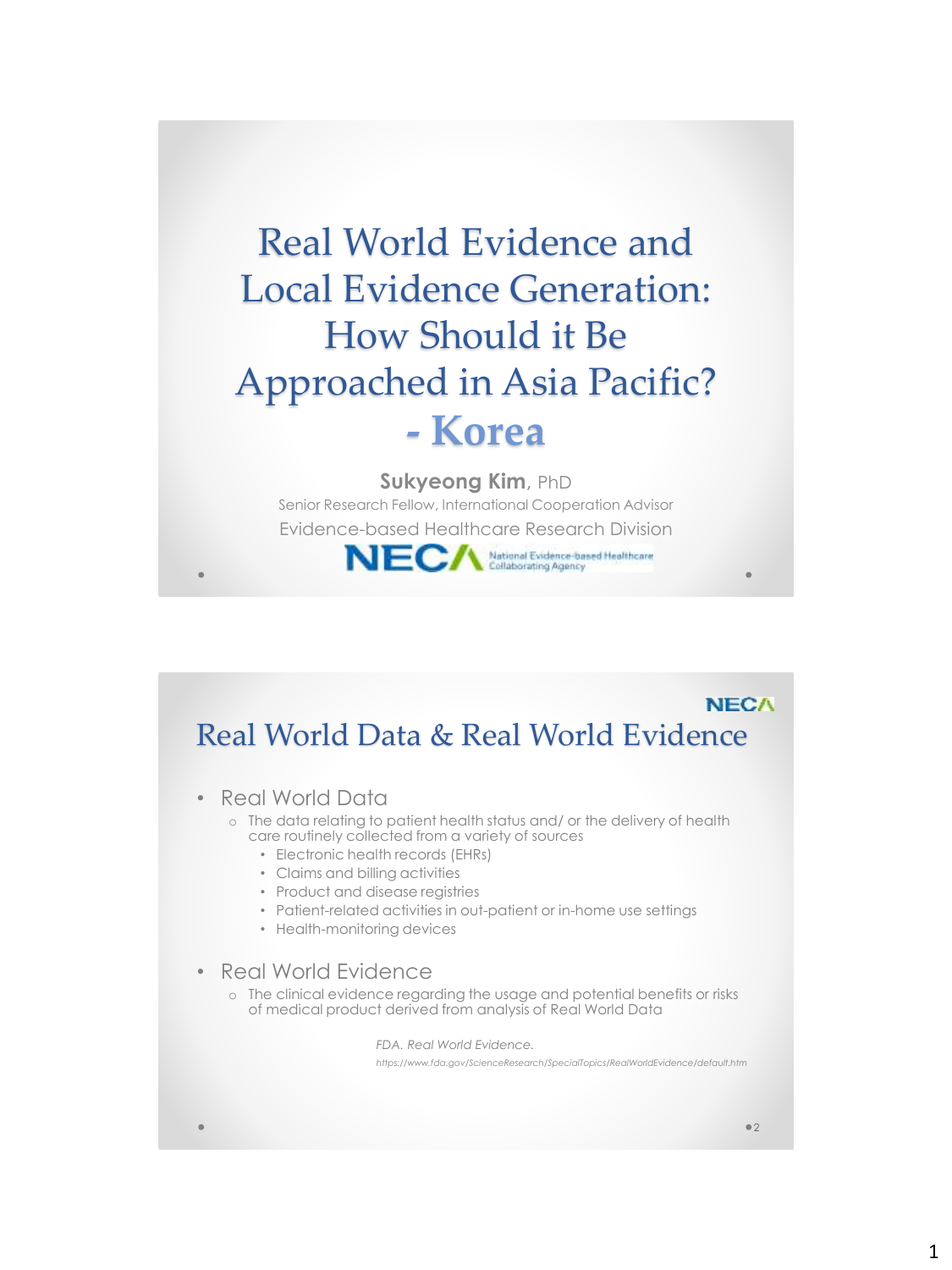## NHI system and Real World Data

- National Health Insurance System
	- o Operating based on Electronic Data Interchange and web-base claims submission



**NECA** 

# Real World Data

• Medical Record

- o Electronic Medical Record in Hospitals and Clinics
	- Facilitated by electronic National Health Insurance Claims Review and Assessment system building
	- Tertiary hospitals have been leading Electronic Medical Record and hospital Information and Communication System
	- Medium and small hospitals and clinics adopted EMR system around 97% in 2014



4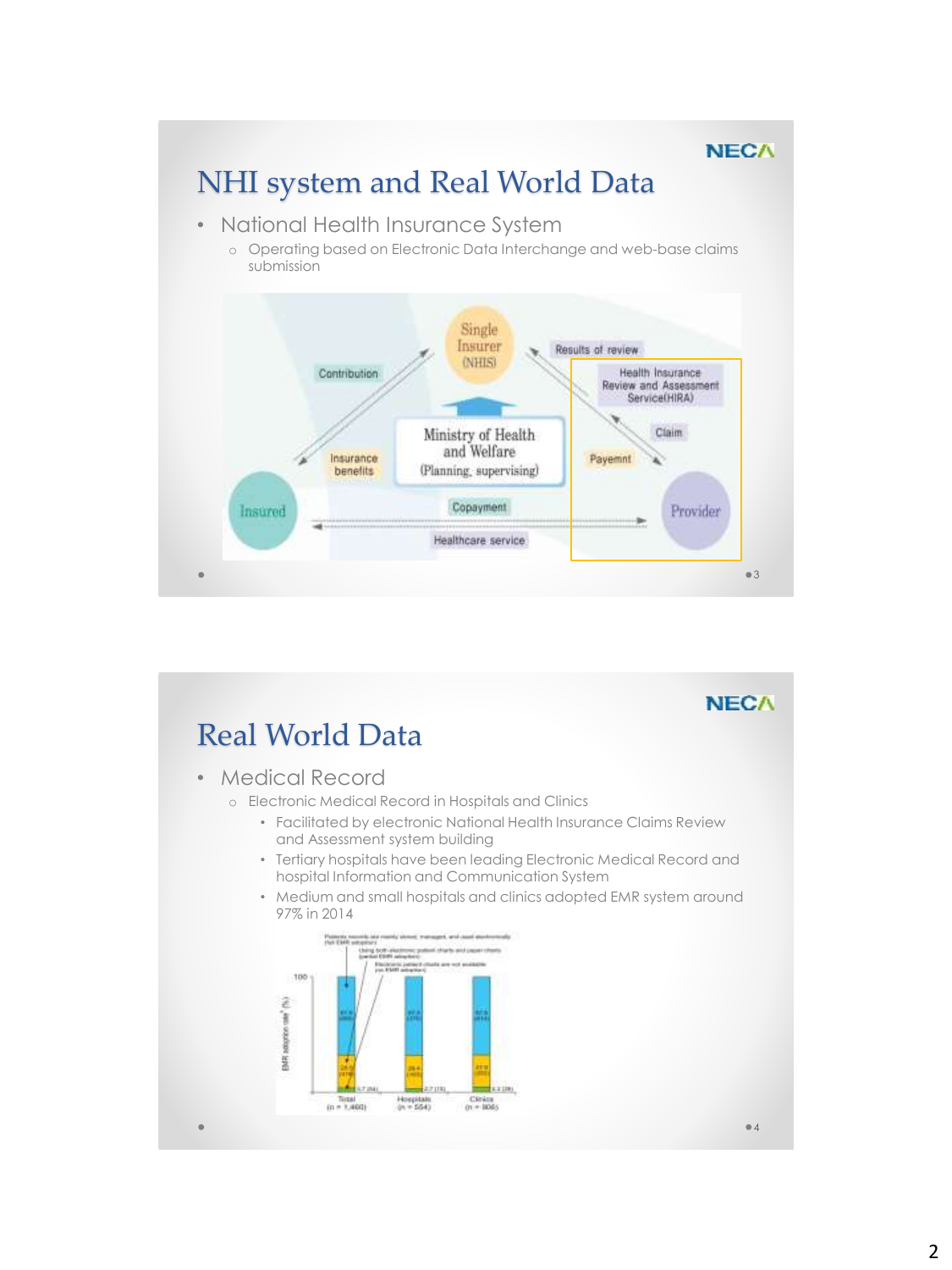### Real World Data

#### • National Health Insurance Information System

- o Electronic NHI Claims Review and Assessment System
	- Based on web-based claims submission



### **NECA**

### Real World Data

- National Health Insurance Information System o Research data sets from HIRA
	- HIRA-NIS: Inpatient dataset composed of 1M cases stratified systematically sampled (13%)
	- HIRA-NPS: Total patient dataset composed of 1.4M cases stratified systematically sampled (3%)
	- HIRA-APS: Elderly patient dataset composed of 1M cases stratified systematically sampled (20%)
	- HIRA-PPS: Children-Youth patient dataset composed of 1.1M stratified systematically sampled (10%)
		- Stratified by gender, age
		- \* Health service utilization data
		- Additional on-site Data
	- o Other information from HIRA
		- Medical Equipment and facility, health personnel working in hospitals and clinics
		- Quality information on healthcare organizations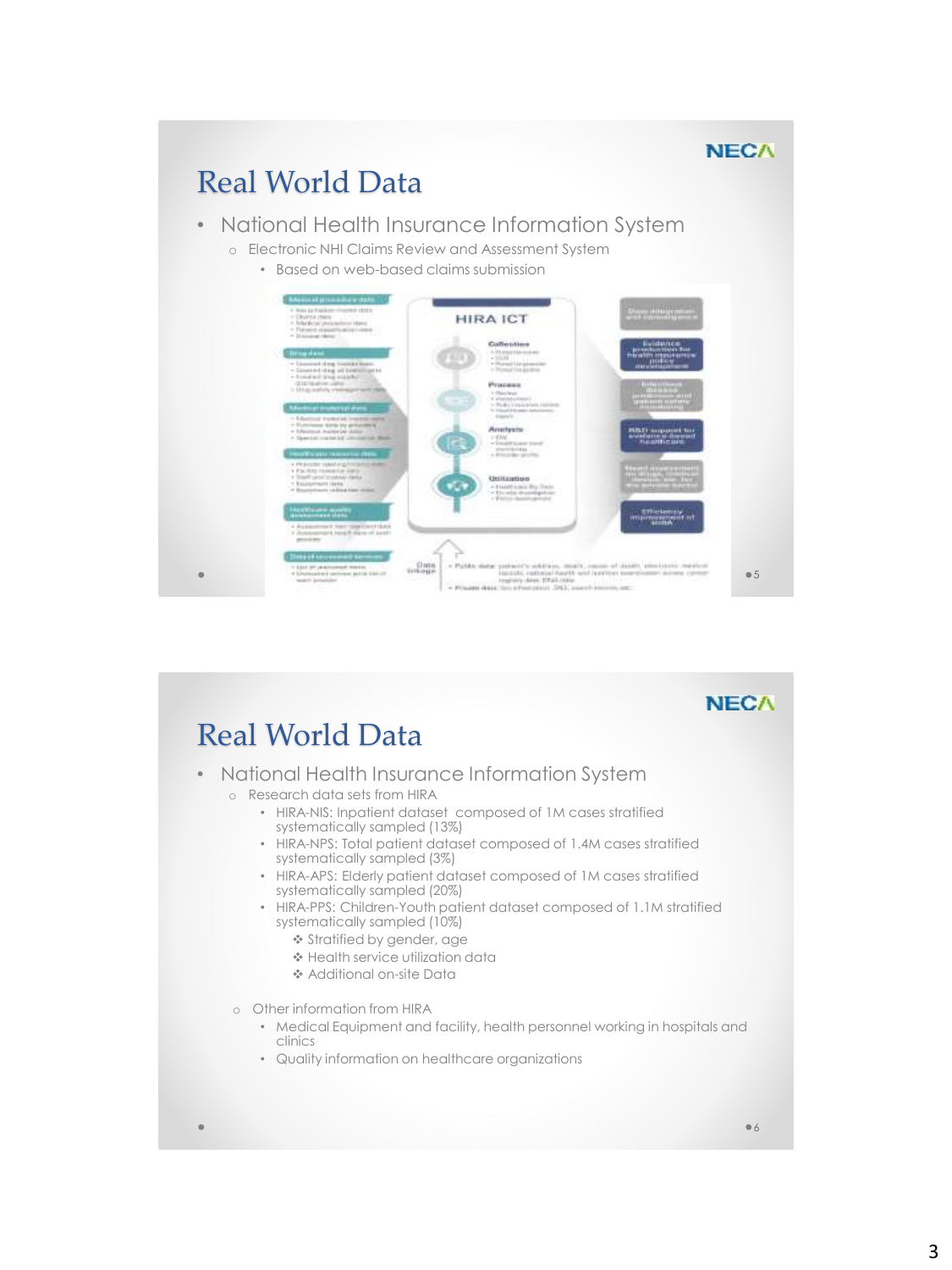## Real World Data

#### • National Health Insurance Information System

- o Research data sets from NHIS
	- Sample Cohort: 1M cohort, 2% of NHI and Medicaid enrollees (stratified sampled by gender, age, NHI/Medicaid, SEG, Region
		- (2002~2015)
		- Eligibility, birth/death
		- > Health service use details: Diagnosis, Prescription and dispensing...
	- Health check-up Cohort: 0.5M of 40~79 examinees (stratified sampled by gender, age, NHI/Medicaid, SEG, Region
		- (2002~2015)
		- Eligibility, birth/death
		- General Check-up, Dental check-up
	- Elderly Cohort: 0.5M of 60+ NHI/Medicaid enrollees (2002~2015)
		- Eligibility, death
		- Health service use and health check-up details
	- Female Employee Cohort: 0.2M (2007~2015)
	- Infant Health Check-up Cohort: 5% of live birth from 2008~2012 (2008~2015)

7

### **NECA**

8

# Real World Evidence

- HTA, CER and ORs
	- o Focusing on decision making for NHI Coverage and listing
		- Few for Risk Sharing for evidence generation of pharmaceuticals
		- Efforts for CED for anticancer drug therapy
	- o nHTA for diagnosis, procedures and surgeries suffering from shortage of evidence
	- o Public Researches in NECA and efforts for expanding local evidence generation to support policy makers, clinicians and patients

|           | <b>Agency</b>                  | <b>Activities</b>                                                     | <b>Revenue</b>                   |
|-----------|--------------------------------|-----------------------------------------------------------------------|----------------------------------|
| Korea     | <b>NSCR/NHCR</b><br>(finished) | . CER and OR for healthcare Decision Making                           | <b>BM/8.5M USD</b><br>(per YEAR) |
|           | <b>NECA</b>                    | . Evidence Generation and Synthesis for<br>Healthcare Decision Making | <b>10M USD</b>                   |
| UK        | NIHR                           | · EME, HTA, SR etc.                                                   | <b>1160M USD</b>                 |
| <b>US</b> | AHRO                           | . HTA, EPC, Patient Safety and QI Researches<br>and Planning          | 408M USD                         |
|           | PCORI                          | . CER to Support Informed Choice                                      | 310M USD                         |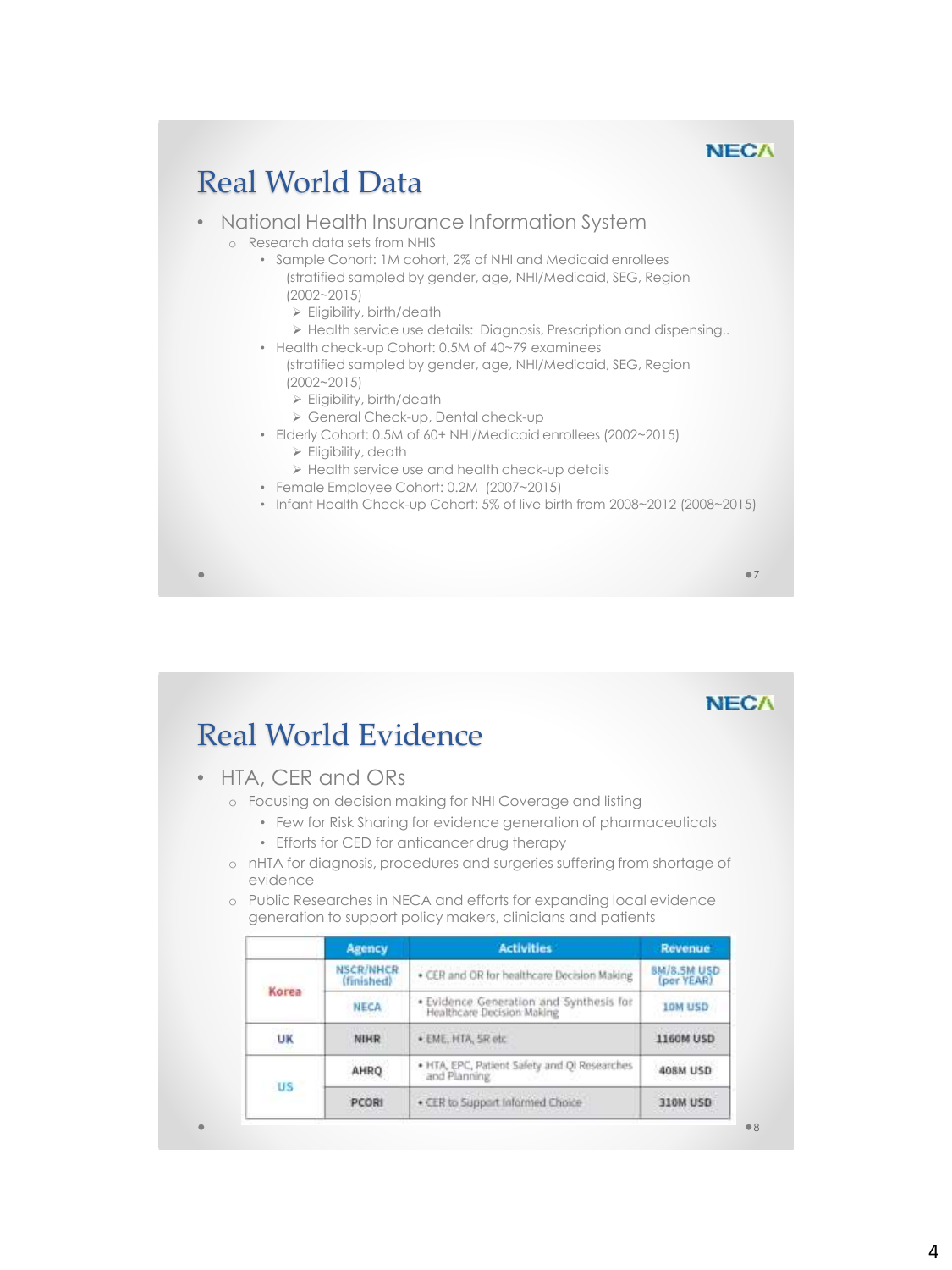### Future

• Moon Jae-In Care needs more evidence to expand NHI coverage in Korea



#### **NECA**

9

# **Challenges**

- Big data in Korea doesn't provide sufficient results and/or outcomes information o Diagnosis classifications accuracy is controvercial
- Medical records need QUALITY upgrade and standardization
- RWE needs to be supported by experts of research methodologies to control confounding factors
	- o Observational studies
	- o Sample bias
	- o Rare cases
- International cooperation for Asian patient registry and surveillance/ monitoring

 $010$